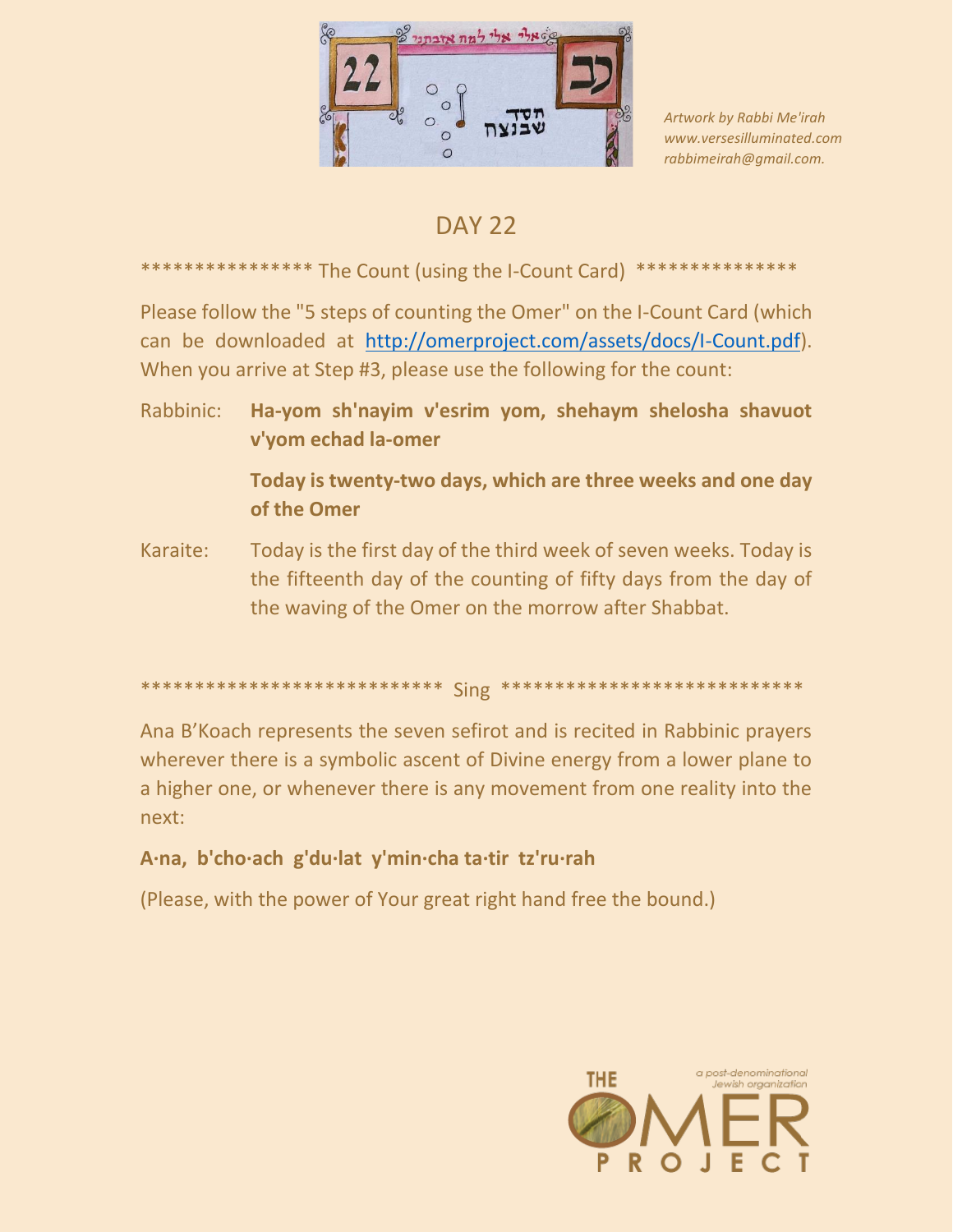\*\*\*\*\*\*\*\*\* This Week According to Rabbinic Mystical Teachings \*\*\*\*\*\*\*\*\*

Week Four: Netzach. Endurance, Perseverance, Victory, Confidence, Determination, Fortitude and Ambition.

Netzach is a combination of determination and tenacity. It is a balance of patience, persistence and guts. Endurance is also being reliable and accountable, which establishes security and commitment. Without endurance, any good endeavor or intention has no chance of success. Endurance means to be alive, to be driven by what counts. It is the readiness to fight for what you believe, to go all the way. Netzach is an expansive force that survives, acts on the world, and gets things done.

Moses represents netzach during this week. Moses represents the Torah's eternal message.

\*\*\*\*\*\*\*\*\* This Day According to Rabbinic Mystical Teachings \*\*\*\*\*\*\*\*\*

This day: Chesed shebe'Netzah. Love within Perseverance, Lovingkindness within Endurance.

One word for Chesed of Netzah: Patience.

\*\*\*\*\*\*\*\*\*\*\*\*\*\*\*\*\*\*\*\*\* This Day's Biblical Figures \*\*\*\*\*\*\*\*\*\*\*\*\*\*\*\*\*\*\*\* \*\*\*\*\*\*\*\*\*\*\* with the Rabbinic Mystical Quality of the Day \*\*\*\*\*\*\*\*\*\*\*

A stranger asks Rebekah, Abraham's great-niece, for water. She quenches the stranger's thirst, but also offers to draw water for his camels. When the stranger asks her to go to Canaan to marry Isaac, Rebekah agrees quickly and fearlessly.

Rebekah's sons, Jacob and Esau, are in constant conflict even in the womb. When they grow up, Rebekah tells Jacob to dress as Esau to get Isaac's blessing. She sends Jacob away to save him from Esau's anger. She never sees him again, but his future is assured through her actions.